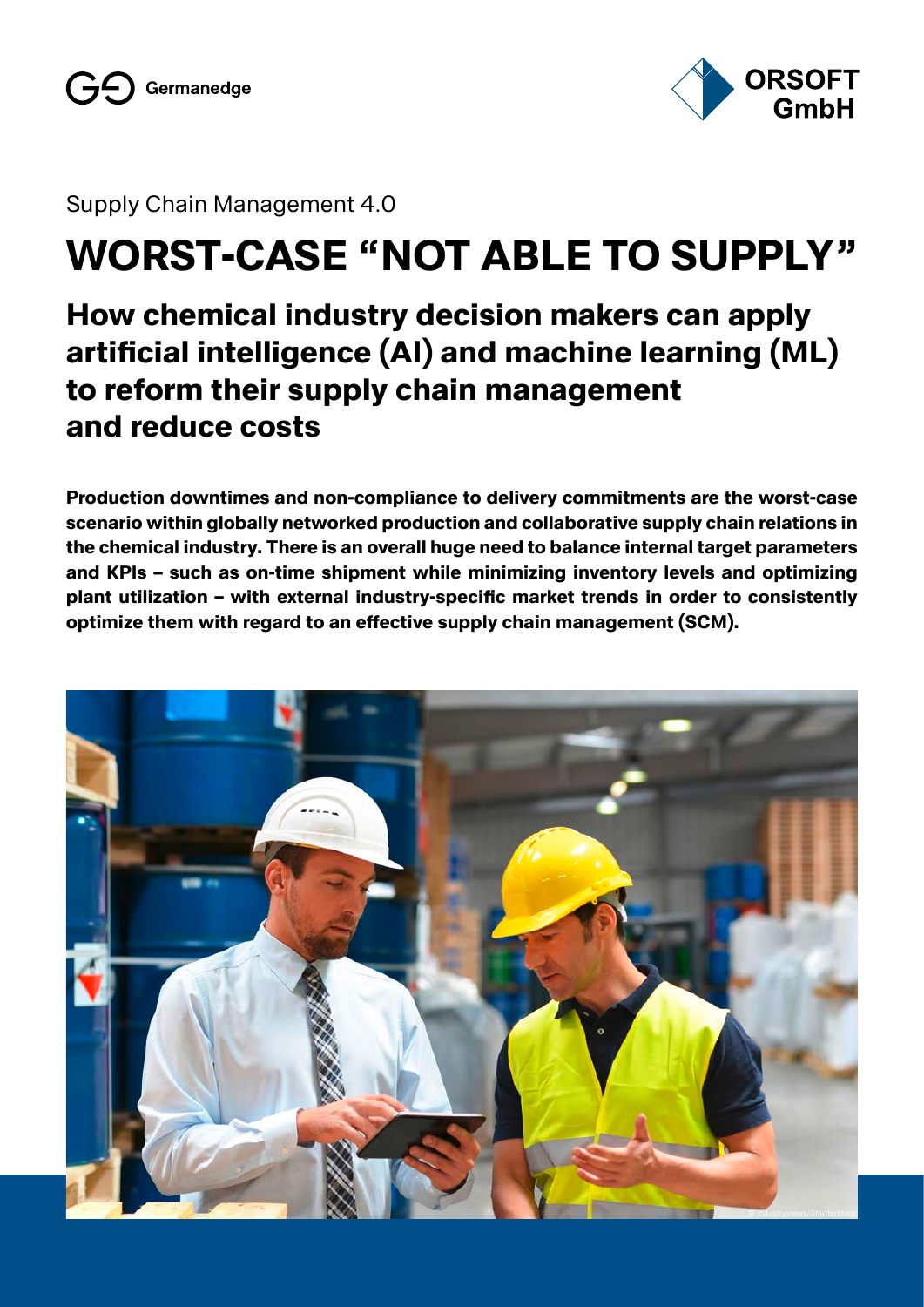

### **How value chain analysis can help to optimize supply chains and improve production planning**

There is one thing representatives of all industries can agree on immediately: Continuing high cost pressure due to global competition combined with increasing market transparency in terms of product and pricing due to digitalization turns SCM in a real threat. But what are the specific trends in the chemical industry and how they may effect the supply chains? A few of the most important are listed and explained in more detail:

1. The market is becoming increasingly complex, with a tendency towards commoditization of basic chemicals with low customer loyalty and little scope for price differentiation on the one hand, and growing market fragmentation and specialization with particularly high demands on supply chains on the other

2. Integration into complex just-in-time value-added processes with strictly timed availability expectations whilst shifting (parts of) the value chains globally

3. Customers increasingly demand customized products and value-added services combined with high planning and delivery reliability

4. Trend towards (white label) production of compound systems through vertical cooperation within the supply chain (and provision of raw materials and packaging units in particular)

5. Business unit (BU) structures with operating profit targets within large enterprises dominate the industry

6. High complexity regarding constantly changing laws and regulations

7. Mergers & acquisitions (M&A) complicate standardized company-wide processes

The Corona pandemic and its impact on supply chains related to demand volatilities, global commodity shortages, and disrupted supply networks due to border closures and staff shortages have been and continue to be an additional stress test.

Consequently, the described market and industry specific overall situation result in detailed requirements for SCM in the chemical industry and a particular expectation with regard to production planning optimization processes:

- $\rightarrow$  Stabilization of supply and value chains through digital transparency with the aim of dialog- and service-oriented customer communication
- $\rightarrow$  Application of an agile, data-driven and flexibly adaptable planning tool in SCM
- $\rightarrow$  Consistent customer segmentation with firmly anchored service agreements
- $\rightarrow$  Product- and customer-specific diversification and flexibilization of supplier relations, away from the mantra of "one solution fits everything"

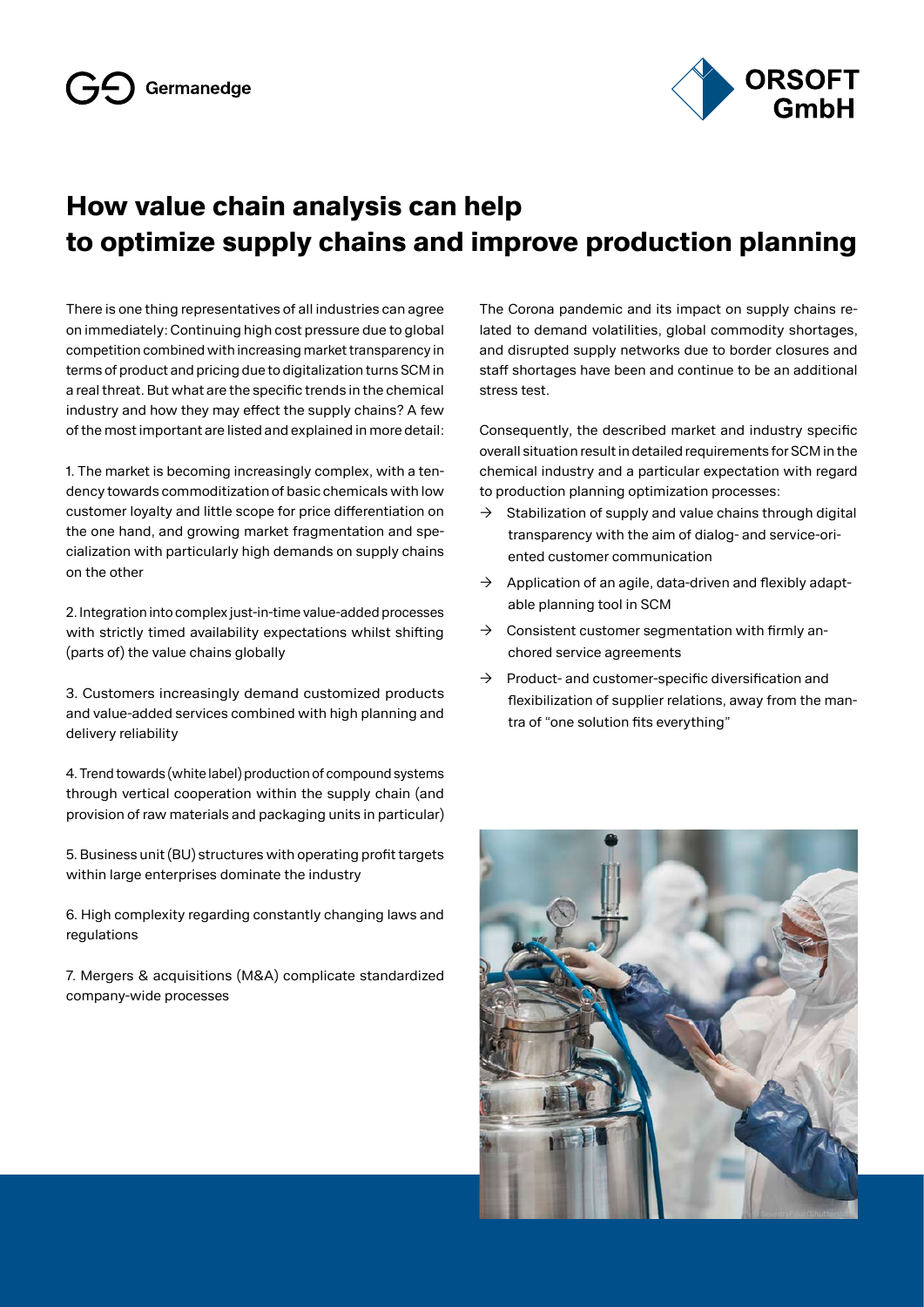

### **Increase profitability and optimize KPIs with intelligent data management**

With the overall aim to increase profitability, chemical industry managers have to take a wide range of price, allocation and portfolio decisions along the value chain. Hence, they are in need of robust information. At best, this information is generated in line with linked records straight from the supply chain itself, such as information on production or storage capacities and the market, as well as customer and supplier specific data. In the planning process, it is therefore important to constantly run scenarios with regard to the following or similar questions:

- $\rightarrow$  Which product-customer ratio is most profitable?
- $\rightarrow$  How do profitability aspects change with volatile input factors (e.g. volatile prices of intermediate products)?
- $\rightarrow$  Which plant or which location should be preferred considering lead times, optimum throughput times and minimum costs?
- $\rightarrow$  What are the cost implications of a "make or buy" decision?
- $\rightarrow$  Is the further processing of preliminary products more profitable than selling them directly on the market?

Since the influence of digitization in chemical SCM processes is still at a comparatively early stage compared to other industries, related decisions are often not taken systematically, but made ad-hoc and based on inconsistently prepared data. Thus, investments into modern digital infrastructure may include the introduction of SCM and Advanced Planning & Scheduling (APS) software tools.

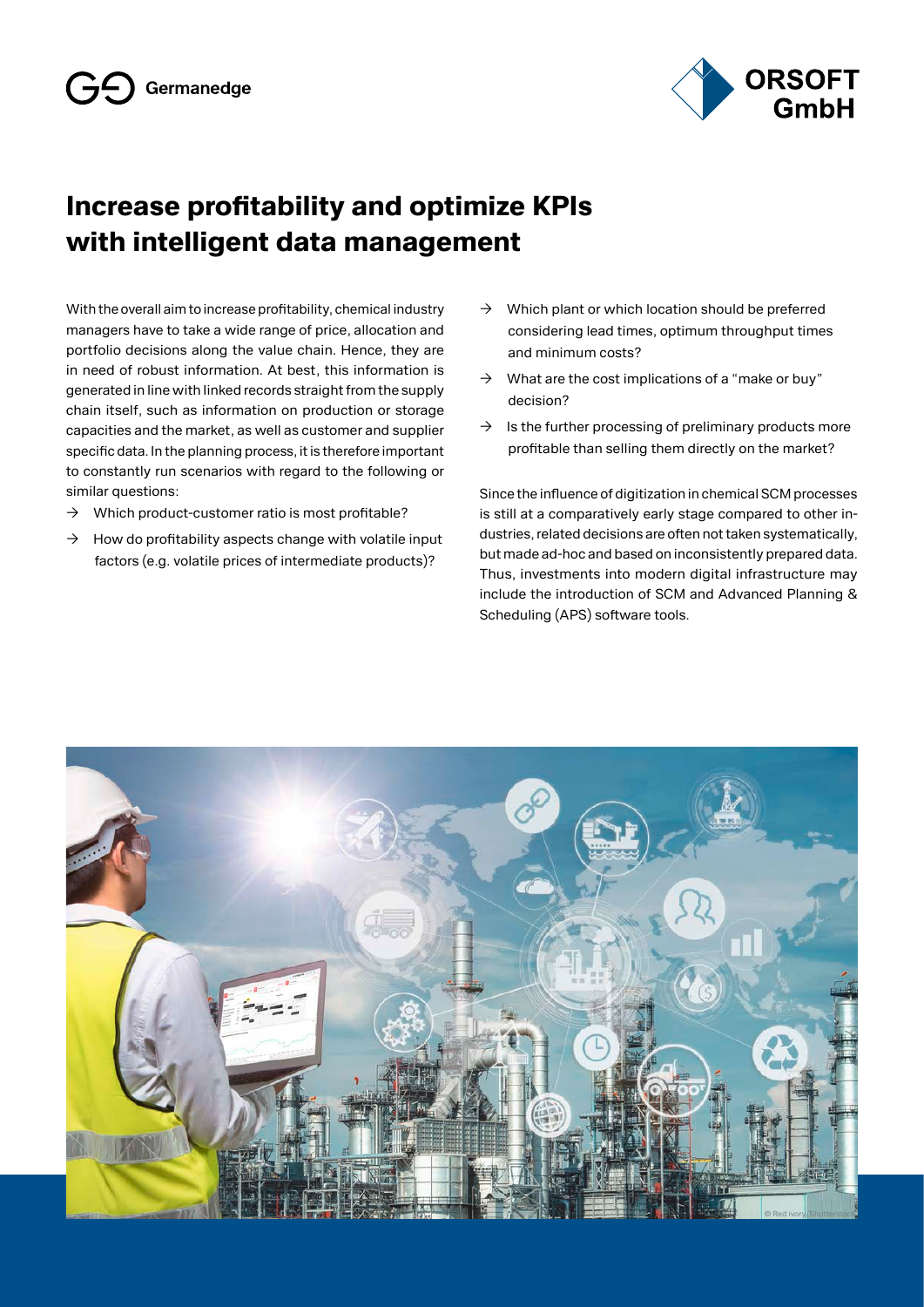

### **Reasons for the introduction of an intelligent data-driven software architecture in SCM (strategic planning horizon) and APS (operational detailed production planning)**

### **1. Transparent decision-making through simultaneous material and capacity planning**

Real-time access to data provides a clear insight into current and expected capacity utilization and statements on the availability for all production factors required in the process. This enables the modelling of capacity utilization and resource requirements to conduct a continuous risk assessment.

#### **2. Cost optimization by means of reducing working capital**

System-based simulation of capacity and resource requirements enables streamline warehousing and contributes to optimizing the working capital.

#### **3. Synergies through the centralization of digital SCM in BU-driven organizations**

By applying a software-based SCM, synergies between the BUs can be monetized, damaging silo mentalities can be reduced, and the overall responsibility for the supply chain performance can be centralized. Hence, capacity and resource planning can be simulated and modelled across multiple BUs.

### **4. Consistent adaptation to customer requirements of a strongly horizontally integrated value chain**

Many of the chemical industry's target sectors rely on well-coordinated supply chains: the pharmaceutical industry due to very long-term, firmly-tacked planning horizons and commitments, other sectors, such as the automotive, food, and packaging industries, mostly due to critical margins. As they are often ahead of the chemical industry in digitizing their supply chains they may expect the same from their suppliers – no matter the motivations are industry-specific or mainly driven by company-specific aspects.

**5. "Supply Chain Acts" in a number of countries drive the commitment to sustainability within chemical supply chains** In addition to strategic financial KPIs, sustainability efforts focussing on complying environmental and social criteria of supply chains become important corporate goals. With the help of SCM and APS software solutions, relevant information from sustainability perspective such as inventory management under best-before aspects, wastewater quantities or energy consumption can be accumulated, whereas the processed information –based on simulated and anticipated past and forecasting data – can be easily documented and used for sustainability audits.

#### **6. Considering laboratory capacities as potential bottlenecks along the supply chain**

Lab scheduling is a supportive tool for detailed planning processes: limited laboratory capacities can thus be planned in line with standard production resources both for long-term advanced planning with regard to capacity utilization as well as for tactical-operational capacity adjustments.

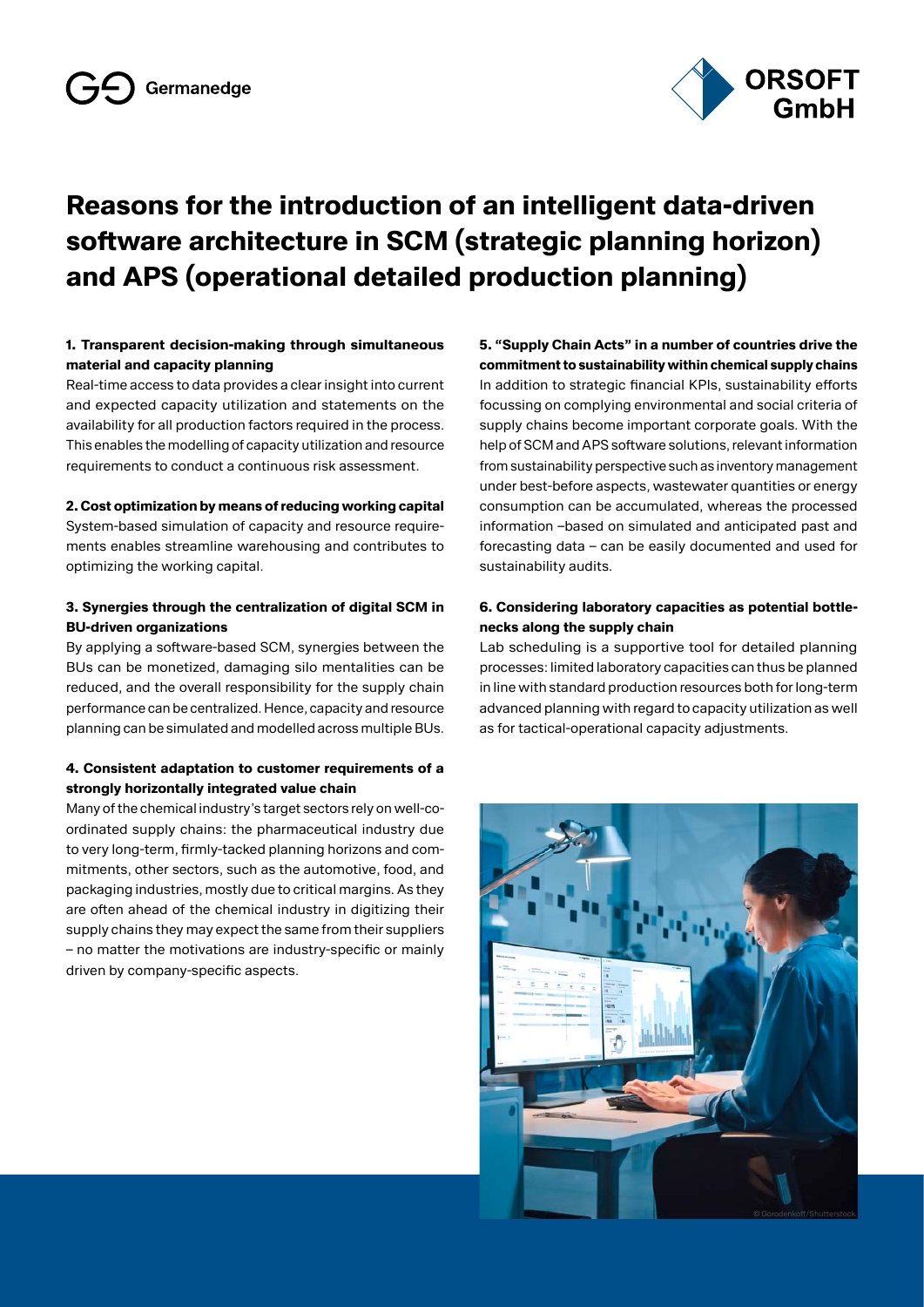

### **Using AI-supported data analyses to utilize central transaction data assets for real-time planning**

The chemical industry continuously generates large amounts of master and transaction data – such as countless data points on raw material or customer files, sensor data from the process plants or in the form of laboratory information – which is stored in the central ERP or MDX (Machine Data Exchange) and LIMS (Laboratory Information and Management System). A SCM software platform, that is based on a "digital twin" structure utilizing AI/ML technologies to steadily enhance the forecast goodness, can easily analyse this data to optimize target parameters such as lead times, plant throughputs, and/or inventories. As such, digital SCM is an integral part of supply chain planning.

The following parameters should be considered in SCM planning and, if possible, simulated and analysed in real time:

- $\rightarrow$  Delay with suppliers
- $\rightarrow$  Capacity bottlenecks of single-product, multi-product or multi-purpose plants, or multi-site factories
- $\rightarrow$  Capacity bottlenecks of laboratories during at-line quality assurance
- $\rightarrow$  Volatile demand for (planning- and raw material-intensive) products
- $\rightarrow$  Monitoring of best-before-critical raw materials
- $\rightarrow$  Planned and unplanned maintenance and cleaning of production plants
- $\rightarrow$  Availability check and correct allocation of supply and buffer tanks
- $\rightarrow$  Service level-driven fulfilment of customer orders

Due to the variety of applicable parameters in production planning and scheduling as well as in supply chain management in the chemical process industry, digital software solutions are a must-have feature.

Advantages of using a software solution for SCM and APS:

- $\rightarrow$  Improved forecast accuracy
- $\rightarrow$  Improved delivery reliability and service level
- $\rightarrow$  Reduced raw material and packaging inventories by more than 10%
- $\rightarrow$  Reduced finished goods inventories by up to 20%
- $\rightarrow$  Increased throughput due to optimizations by up to 20%
- $\rightarrow$  Reduced expenses of unplanned extra work
- $\rightarrow$  Reduced transport costs